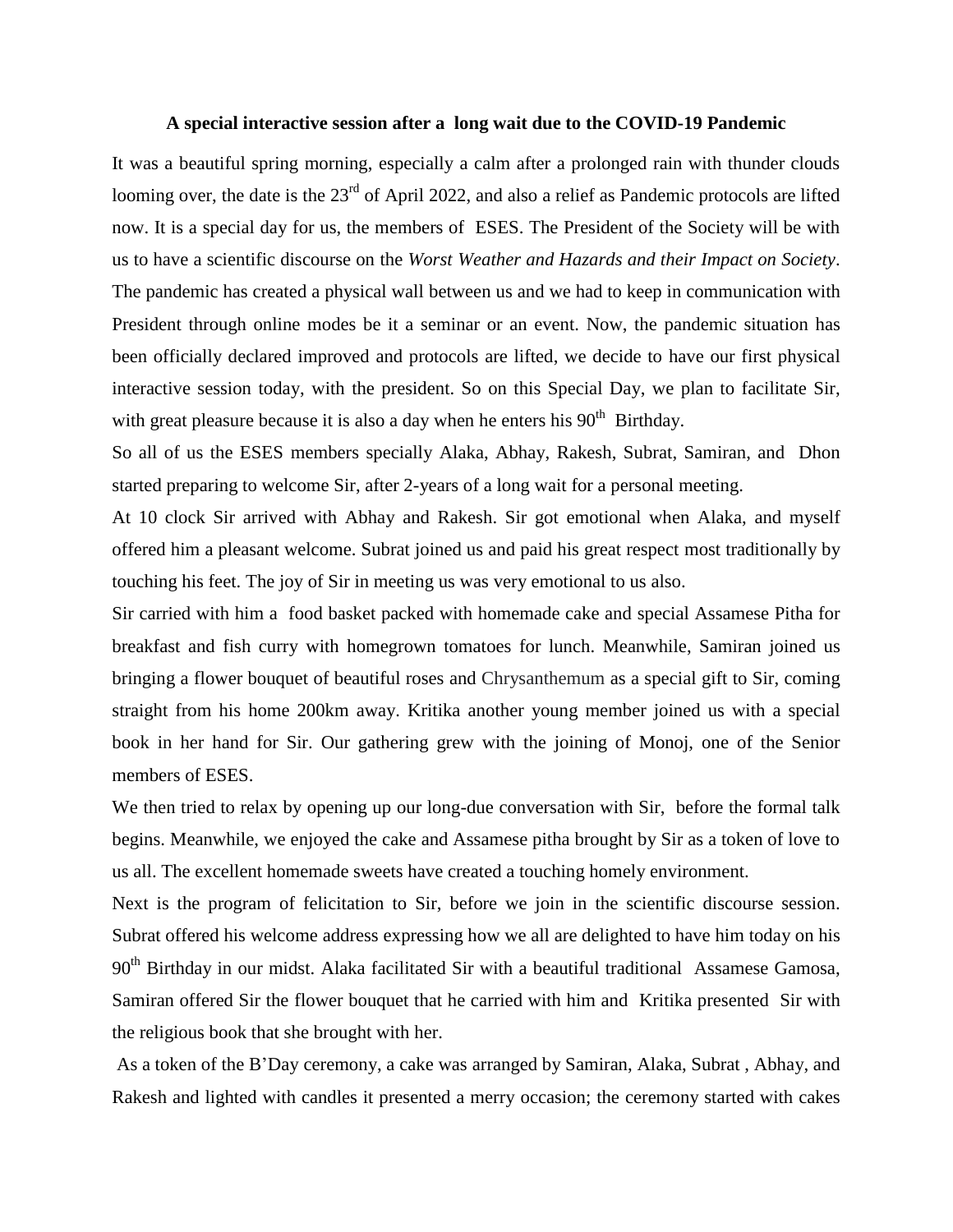being distributed by Sir to all present there (photographs 1 and 2). We enjoyed the party with cold drinks, sweets, and snacks to go along with the cake. There were wide topics of discussion starting from health hazards during Pandamics to its social impact.





Photograph 1:A view of the members present along with the President

The Scientific Session then started with the following topic :

## **Topic: Hazards, and Socio-economic problems: With Special Reference to the recent meteorological rare events that occurred in the NE region.**

The main events of deliberations are :

(i) Hail storm on February 5, 2021, over Guwahati, an extremely rare event during this season (A view of the event in Picture 2).

(ii) Snowfall in Shillong on December 22. 2021, after a gap of 50 years (Picture 3 presents a view of the event)

The associations of tropospheric parameters especially the temperature at the near-earth surface to the tropopause and the contribution of wet air mass from the Bay Of Bengal, wind flow pattern, and profile structures along with the presence of lifting mechanisms were the main points of reference in the growth of hailstorm over Guwahati at the unusual season.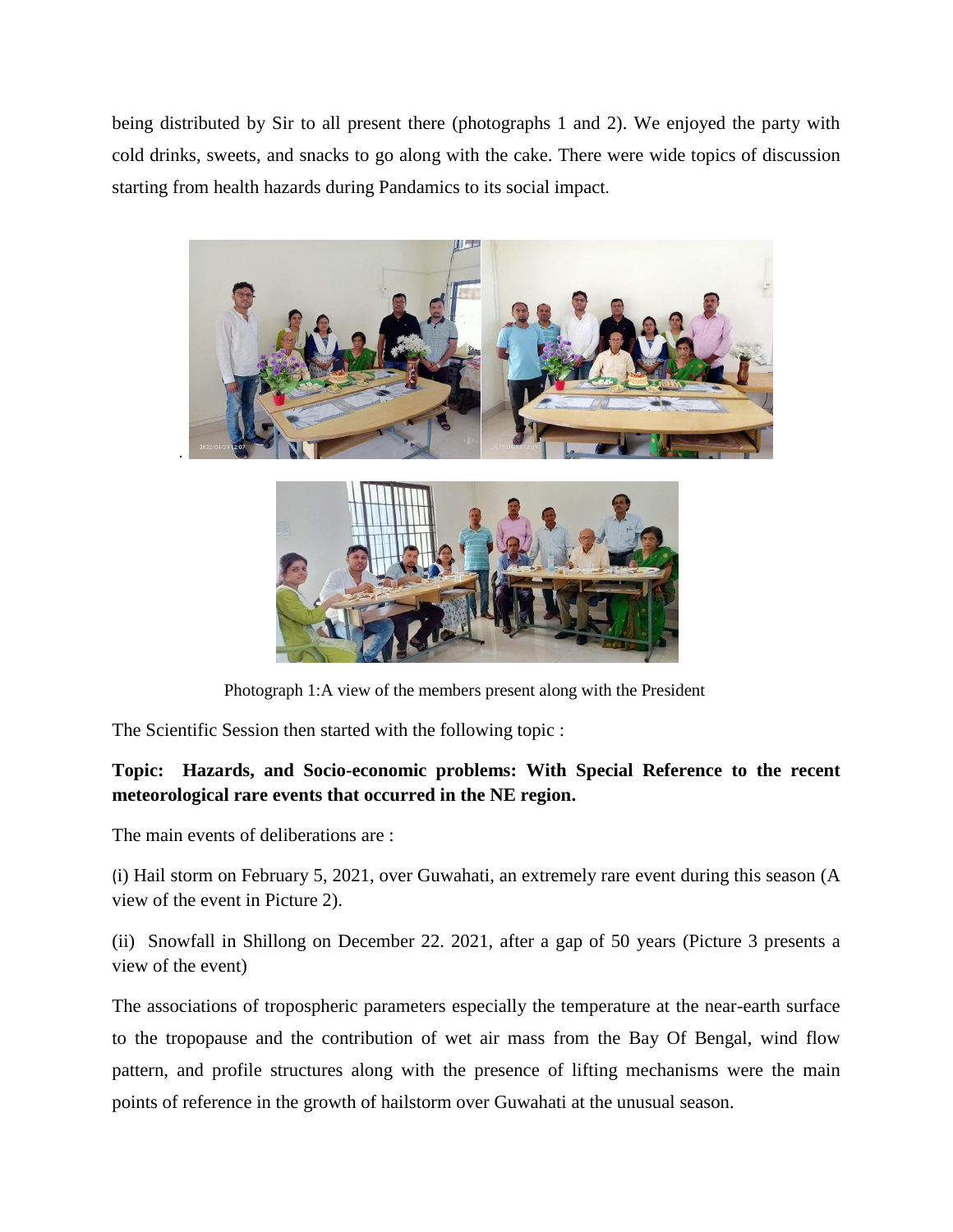The Snowfall over Shillong was another interesting meteorological phenomenon that happened after a long gap of 50 years. The discussion covered the wind flow pattern, the role of pollution and snowfall, and topological contributions to the growth of such events.

The effects of anthropogenic pollutants and their role in temperature are thus brought into the ambit of deliberations with emphasis on modulations in global climate status. The temperature and humidity data from respective sensors collected by the members from embedded systems were also displayed (Figure 1) from February 4 to 6, 2022, as part of discussions on the background that relatively warm surface temperature in the humid background on February 5, satisfied a few necessary conditions for the development of hailstorm, a rare feature noted in early February. The wind flow pattern from BOB was also presented (Figure 2). It was also brought to the discussion as how the loss of seasonal patterns in weather is affecting agriculture and even health-related issues.



Picture 2: A few Viewgraphs during the rare Hailstorm on the 5<sup>th</sup> of February 2022, around Gauhati University Campus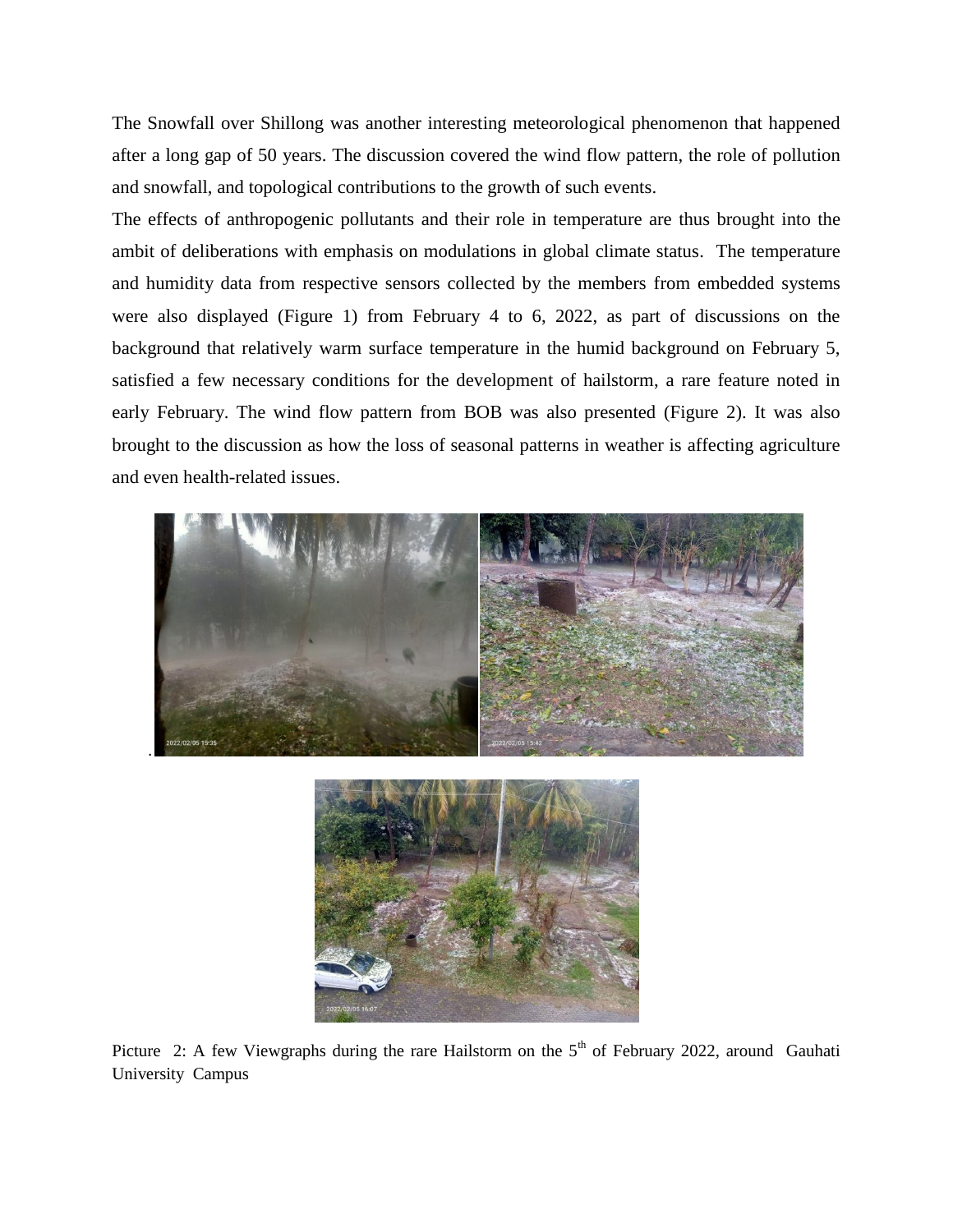

Picture 3 : Viewgraph of Shillong Snowfall: An event after a gap of 50 years



Figure 1: Displays the temperature and humidity sensor outputs from February 4 to 6, 2022. The presence of a relatively warm temperature in the humid background on February 5 as seen in the profile are, a few necessary conditions for the development of a hailstorm.



Figure 2: Shows that the wind flow pattern to Guwahati on February 5, 2022, changed from the prevailing status of early February days. The carrying of humid air from the Bay of Bengal to Guwahati on February 5 is significant here. (Acknowledged: NOAA, Hysplit model).